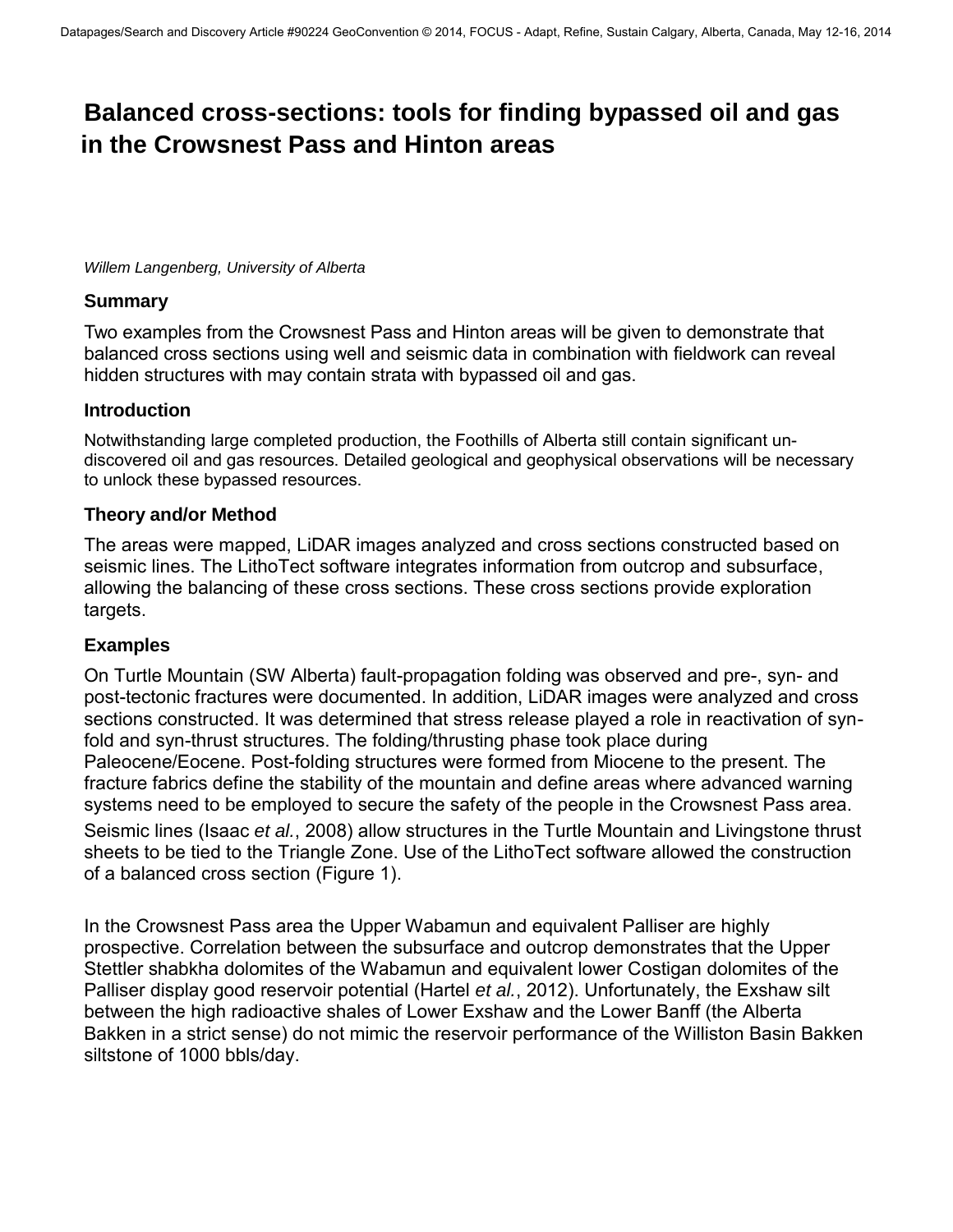The prospective Costigan dolomites of the Crowsnest Pass area still remain largely unexplored except in some wells from the 1970s and in a more recent well near Green Creek. Several targets could be defined from Figure 1.



**Figure 1. Crowsnest Pass cross section.** 

In the Hinton area, down-plunge cross sections and vitrinite reflectance aided in the location of petroleum and coal resources in the Moberly Creek area of the Foothills north of Hinton. The Collie Creek Thrust brings lower Cretaceous coal to the surface. The rank indicates that the source rocks are in the gas window. Balancing this section (Figure 2; balancing performed by Thomas Kubli) indicates a major blind and untested anticline in the Triangle zone, below the Wildhay back thrust.



**Figure 2. Balanced Moberly Creek cross section (from Langenberg** *et al***., 2002).** 

A detailed cross section was obtained through the Salomon Anticline in the Collie Creek Thrust sheet near the Moberly Creek cross section. The low volatile bituminous coal shows tectonic